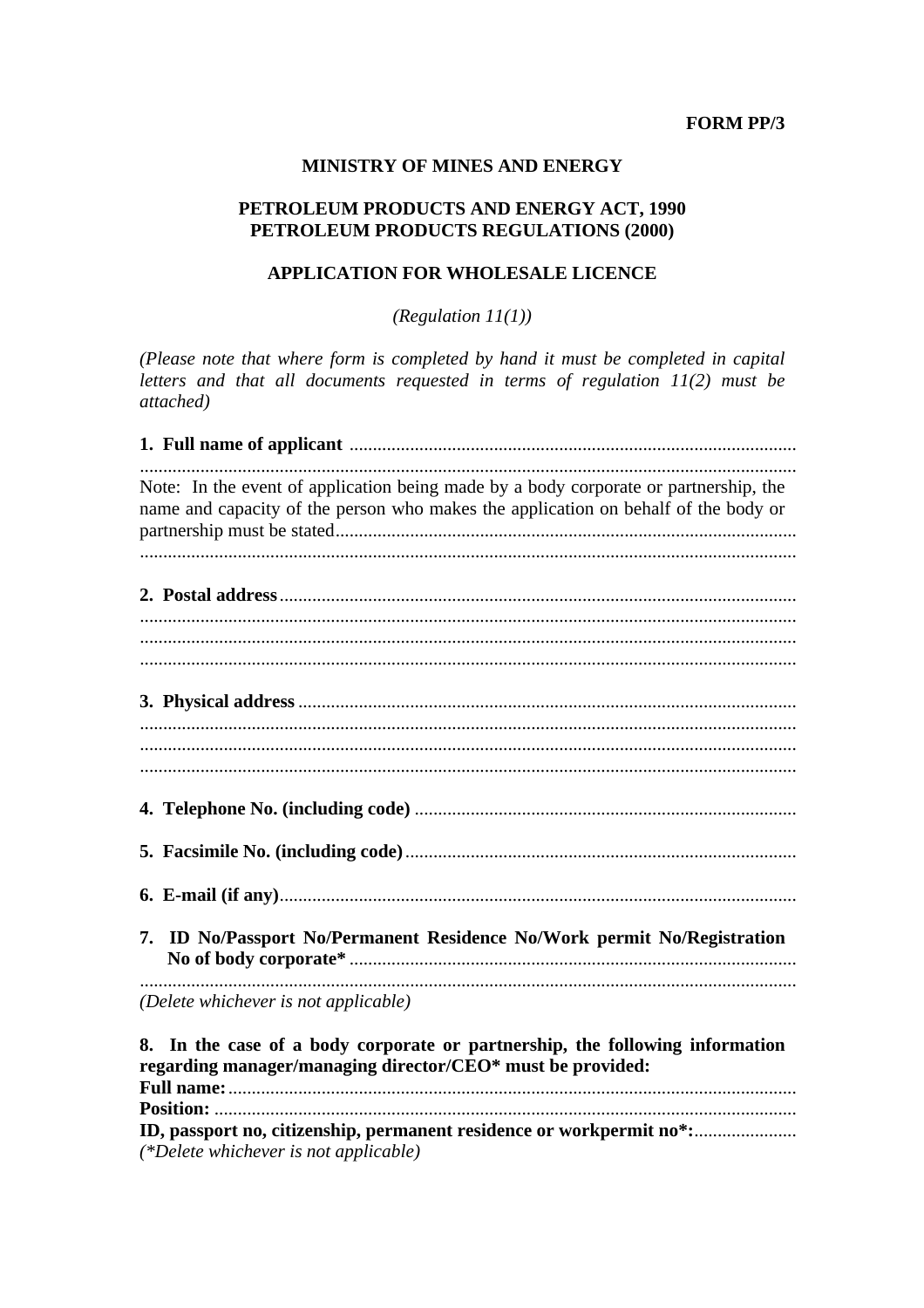9. In the case of a body corporate or partnership, full details of all directors, nature of shareholding/interest, other partners or members, as the case may be, must be provided as set out in Form PP/3A and must be attached to this application

| <b>Nature</b><br>of | shareholding/interest (including percentage of Namibian                            |  |  |
|---------------------|------------------------------------------------------------------------------------|--|--|
|                     |                                                                                    |  |  |
|                     |                                                                                    |  |  |
|                     |                                                                                    |  |  |
|                     |                                                                                    |  |  |
|                     |                                                                                    |  |  |
|                     |                                                                                    |  |  |
|                     |                                                                                    |  |  |
|                     |                                                                                    |  |  |
|                     |                                                                                    |  |  |
|                     |                                                                                    |  |  |
|                     |                                                                                    |  |  |
|                     |                                                                                    |  |  |
|                     |                                                                                    |  |  |
|                     | 11. In the case of a body corporate, provide name, registration number and         |  |  |
|                     | country of registration, of all holding and subsidiary companies as defined in the |  |  |
|                     |                                                                                    |  |  |
|                     |                                                                                    |  |  |
|                     |                                                                                    |  |  |
|                     |                                                                                    |  |  |
|                     |                                                                                    |  |  |
|                     |                                                                                    |  |  |
|                     |                                                                                    |  |  |
|                     |                                                                                    |  |  |
|                     |                                                                                    |  |  |
|                     |                                                                                    |  |  |
|                     |                                                                                    |  |  |
| 12.                 | Details of all activities to be undertaken under the wholesale licence             |  |  |
|                     | (including import, export and distribution in Namibia and details of petroleum     |  |  |
|                     |                                                                                    |  |  |
|                     |                                                                                    |  |  |
|                     |                                                                                    |  |  |
|                     |                                                                                    |  |  |
|                     |                                                                                    |  |  |
|                     |                                                                                    |  |  |
|                     |                                                                                    |  |  |
|                     |                                                                                    |  |  |
|                     |                                                                                    |  |  |
|                     |                                                                                    |  |  |
|                     |                                                                                    |  |  |
|                     |                                                                                    |  |  |
|                     |                                                                                    |  |  |
|                     |                                                                                    |  |  |
|                     |                                                                                    |  |  |
|                     |                                                                                    |  |  |
|                     | (If necessary, attach separate list)                                               |  |  |
|                     |                                                                                    |  |  |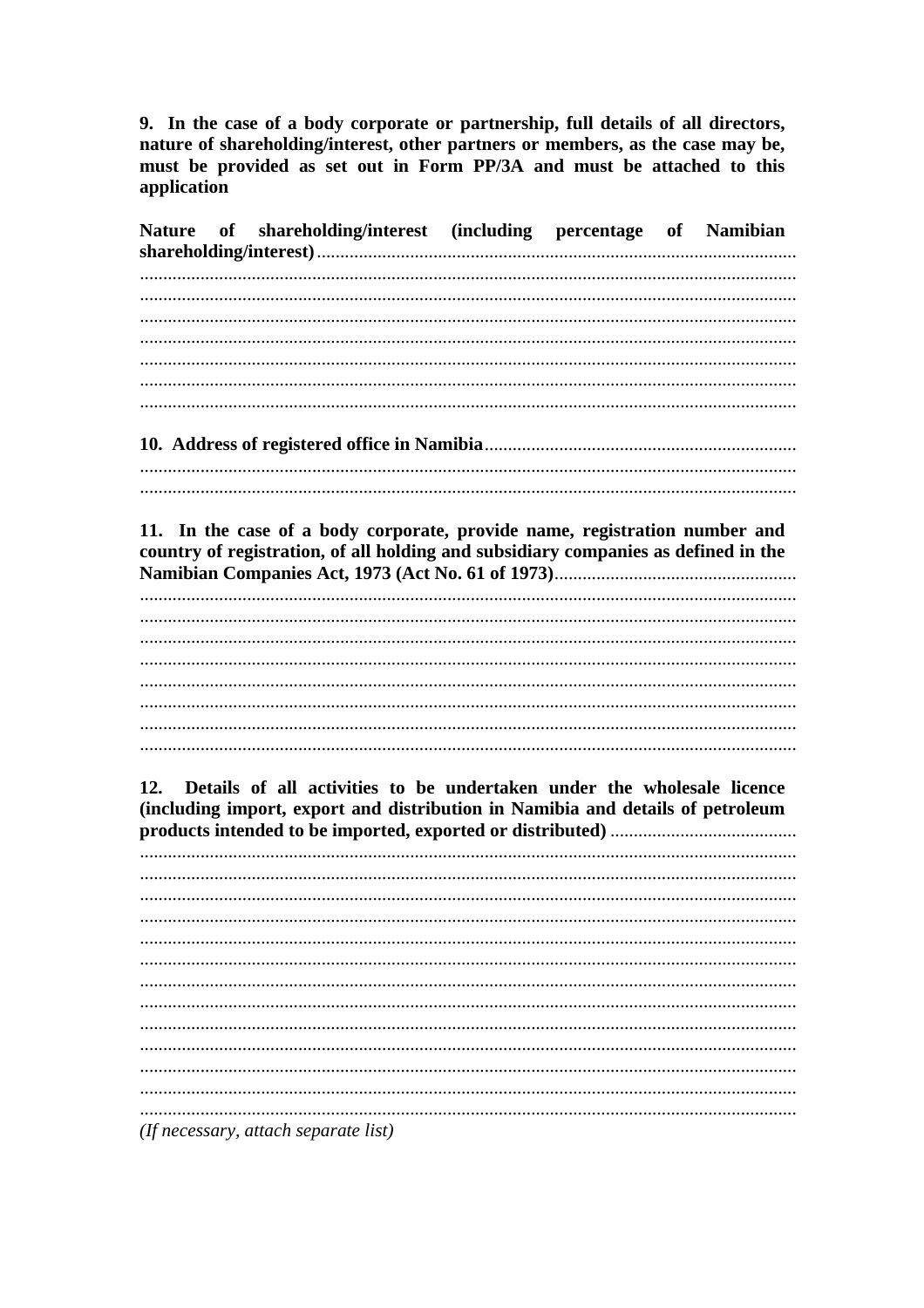**13. Has an environmental impact assessment study with regard to storage facilities been conducted? (Yes or No)** ............................................................................

# **DECLARATION**

I, …………………………………............................................................................... hereby declare that I am not subject to any of the disqualifications as set out in regulation 25 and that the information submitted by me in this application is true and correct.

| Signature | 'lace |  |
|-----------|-------|--|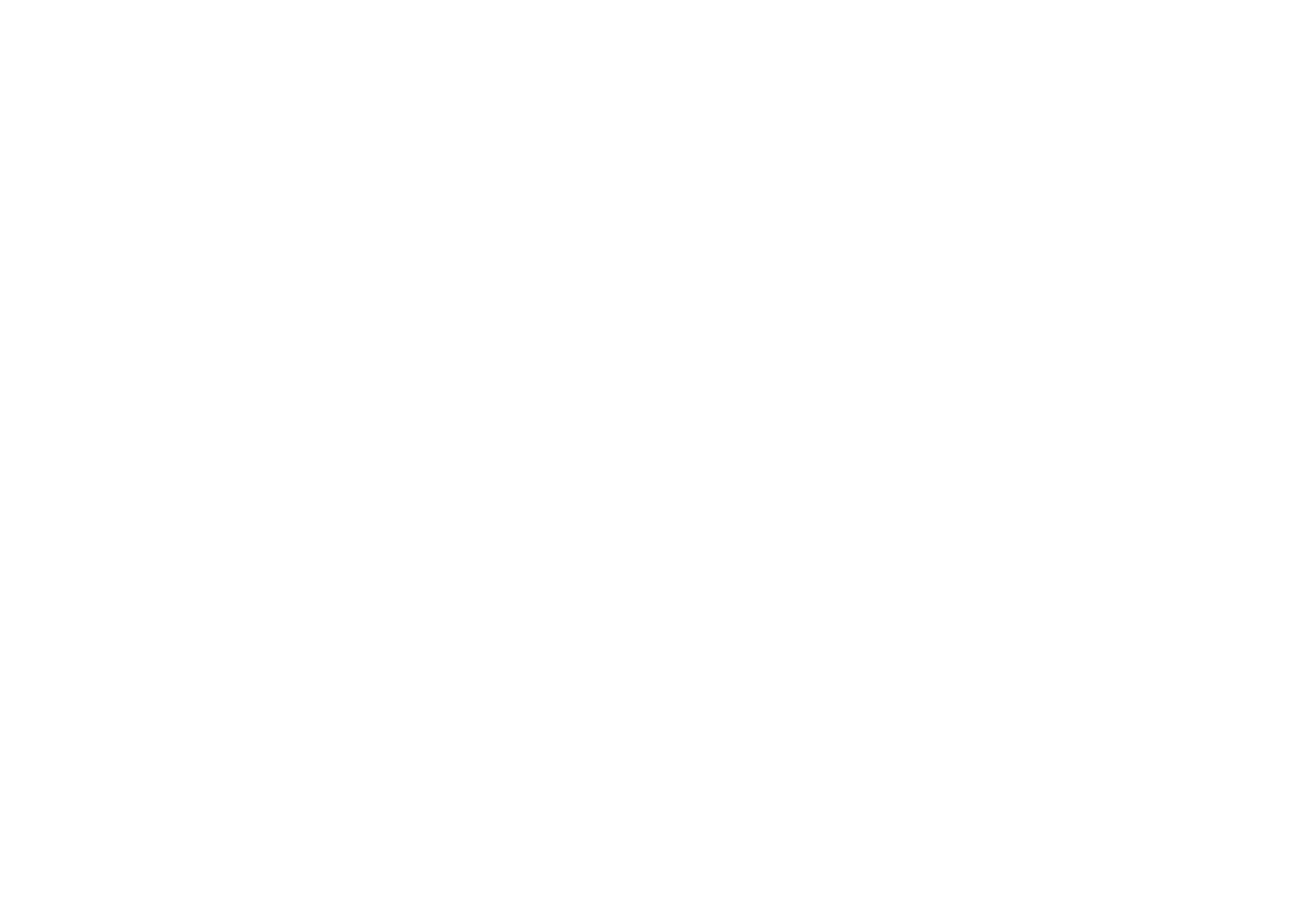### **FORM PP/3A DETAILS OF DIRECTORS, OTHER PARTNERS OR MEMBERS, AS THE CASE MAY BE, OF APPLICANT**

| No. | <b>Name</b> | Capacity<br>(e.g. director,<br>partner, etc) | <b>ID/Pass-</b><br>port<br><b>Number</b> | Citizenship | <b>Postal &amp; Residential</b><br>address | Telephone & Fax<br>numbers |
|-----|-------------|----------------------------------------------|------------------------------------------|-------------|--------------------------------------------|----------------------------|
| 1.  |             |                                              |                                          |             |                                            |                            |
| 2.  |             |                                              |                                          |             |                                            |                            |
| 3.  |             |                                              |                                          |             |                                            |                            |
| 4.  |             |                                              |                                          |             |                                            |                            |
| 5.  |             |                                              |                                          |             |                                            |                            |

*Note: Attach further pages if necessary*